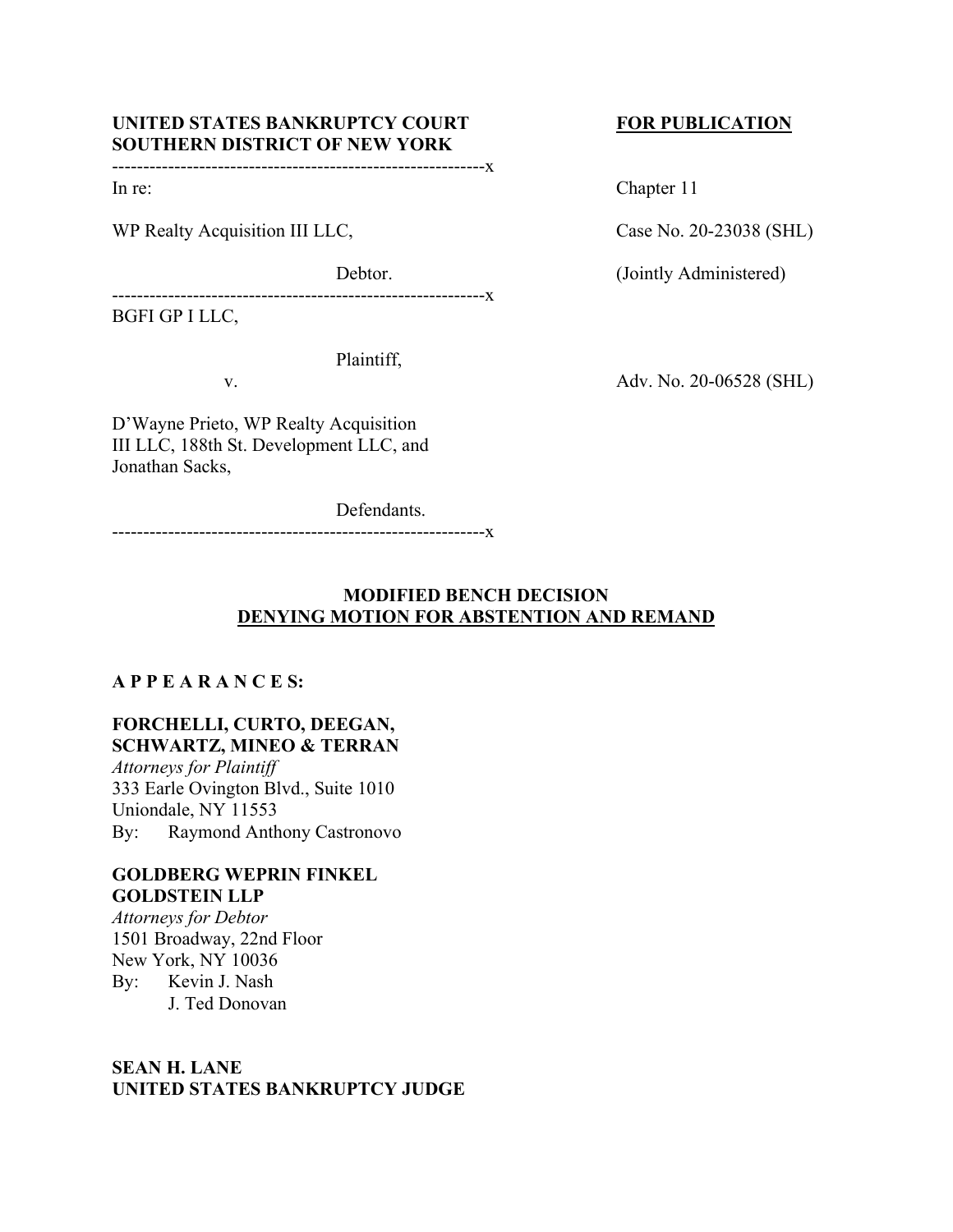Before the Court is Plaintiff BGFI GP I LLC's ("Plaintiff") Motion for Abstention Pursuant to 28 U.S.C. § 1134 (c)(1) and (2) and Remand Pursuant to 28 U.S.C. § 1452(b) [ECF No. 6] ("Plaintiff's Motion"). Plaintiff contends that the Court should abstain from hearing the above-captioned adversary proceeding and remand it to the Supreme Court of New York, County of Westchester. For the reasons discussed below, Plaintiff's motion is denied.<sup>[1](#page-1-0)</sup>

## **BACKGROUND**

This adversary proceeding arises out of a strategic relationship agreement ("SRA"), dated May 18, 2016. The SRA is between the defendant D'Wayne Prieto, who is the current Managing Member of Debtor WP Realty Acquisition III LLC, and Brad Gold, who is a nonparty and the principal owner of Plaintiff. *See* Complaint ¶¶ 9–20, 29 [ECF No. 1 at 10] ("Compl."); Declaration of Raymond A. Castronovo in Support of Motion at 2 [ECF No. 6-2] ("Castronovo Declaration"). The SRA relates to a personal loan by Gold of \$100,000 in startup capital for Prieto's new real estate venture. *See* Compl. ¶¶ 14–15. The SRA set out the terms of Gold's investment in Prieto's venture and, under the SRA, the Debtor was formed to act as an investment manager for Prieto's future real estate investments. *See* Compl. ¶¶ 38–39; Plaintiff's Motion at 4. Under the SRA, Plaintiff is entitled to payment from Prieto and Debtor in the amount of 25% of any profits realized by Prieto or Debtor in the development of any real property. *See* Plaintiff's Motion at 4. In July 2018, Debtor purchased property at 115-117 Cedar Street, New Rochelle, NY. *See* Compl. ¶¶ 75, 98. Plaintiff believes that this Cedar Street property is the only property owned by Debtor, and no profit has yet been realized because the real estate venture is at the early stages of development. Plaintiff's Motion at 5. On October 12,

<span id="page-1-0"></span><sup>1</sup> This written decision memorializes a bench ruling by the Court. Because of its origins as a bench ruling, this decision has a more conversational tone. While the substance of the decision remains the same, edits have been made for ease of comprehension.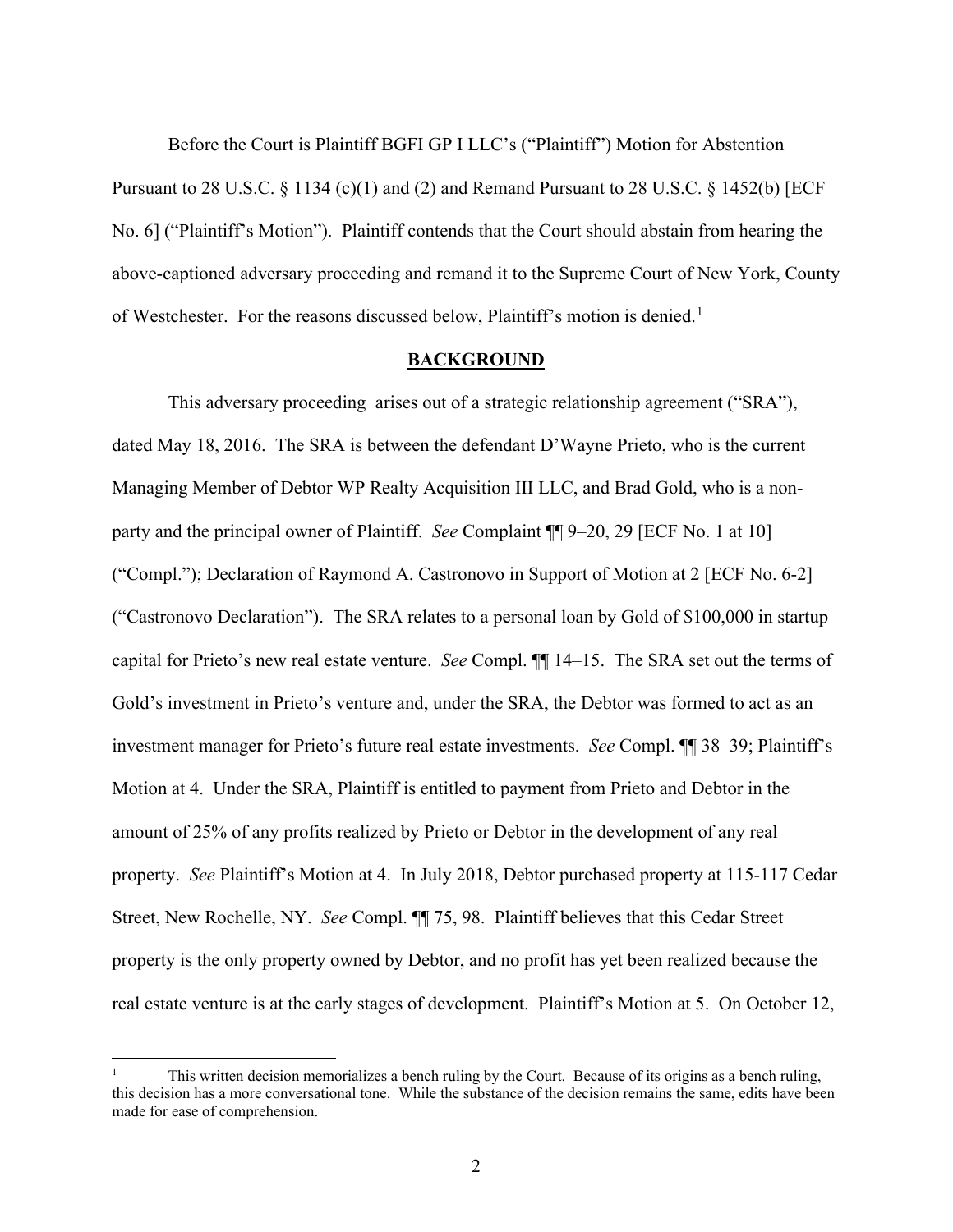2018, the defendant Prieto and Debtor served a notice purporting to terminate the SRA, which Plaintiff argues was without justification and thus not effective. *See* Castronovo Declaration at 5.

In June 2019, Gold started a state action seeking, *inter alia*, a declaratory judgment that the SRA remains in full effect and is binding on Debtor. Plaintiff's Motion at 5. This action was subsequently discontinued without prejudice at the direction of the state court. Plaintiff's Motion at 6. At the end of March 2020, Gold assigned his rights under the SRA to Plaintiff. *See* Comp. ¶ 21; Plaintiff's Motion at 4. In July 2020, Plaintiff commenced this case in the Supreme Court of New York, County of Westchester. Plaintiff's Motion at 6. In addition to seeking declaratory relief, the complaint here contains causes of action for breach of contract, fraud, and accounting against defendant Prieto and tortious interference with the SRA against the defendants Jonathan Sacks and 188th St. Development LLC.<sup>[2](#page-2-0)</sup> See Castronovo Declaration at 6. After learning of alleged violations of the SRA, Plaintiff served written notice on Defendant Prieto and the Debtor that it was replacing Prieto as manager of the Debtor—with itself—under the terms of the SRA. *See* Compl. ¶ 125. The Debtor then filed for relief under Chapter 11 of the Bankruptcy Code on September 11, 2020 and filed a notice of removal of this litigation from state court in early October 2020. *See* ECF No. 1, Case No. 20-23038; Plaintiff's Motion at 6. Prior to removal of this case from state court, discovery had been initiated and a referee appointed to oversee discovery. *See* Plaintiff's Motion at 6.

<span id="page-2-0"></span><sup>&</sup>lt;sup>2</sup> Jonathan Sacks is the sole member of 188th St. Development LLC. Compl. ¶ 74. Months prior to serving the notice purportedly terminating the SRA, Defendant Prieto and the Debtor allegedly entered into an amended operating agreement with Defendant 188th St. Development, under which Prieto assigned 80% of his interest in the Debtor to Defendant 188th St. Development. Compl. <sup>1</sup> 75–76. Plaintiff argues that the Defendants Sacks and 188th St. Development knew or should have known about the SRA and nevertheless entered into this amended operating agreement, among other things, without Plaintiff's knowledge or consent. *Id.* ¶¶ 78–90. Thus, Plaintiff asserts, the amended operating agreement and the attempted assignment are of no force and effect. *Id.* ¶¶ 85–86.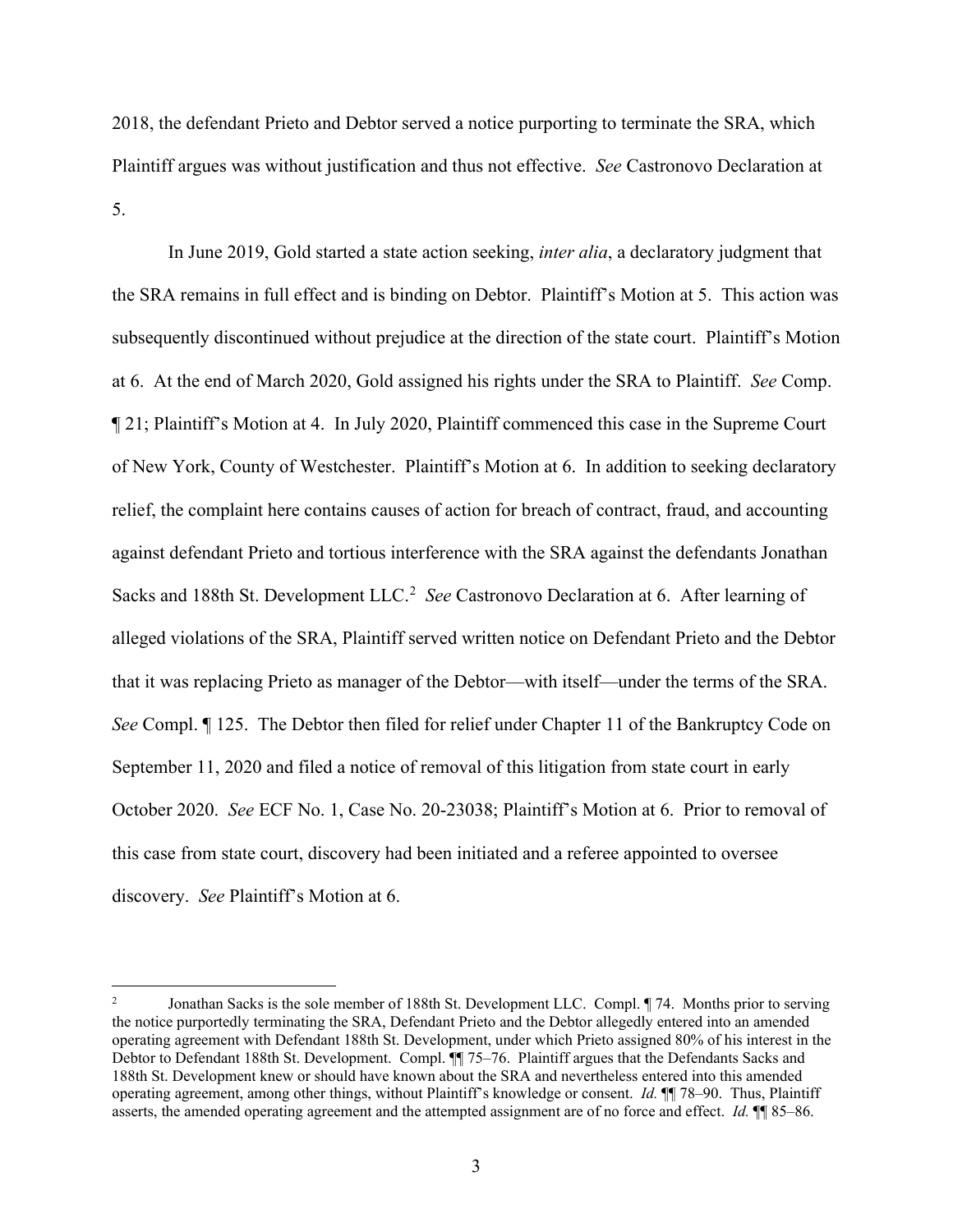Plaintiff seeks to have this case returned to state court. It argues that abstention is mandatory under 28 U.S.C. Section 1334(c)(2), or, in the alternative, that permissive abstention and equitable remand are justified under Sections 1334(c)(1) and 1452(b), respectively. *See* Plaintiff's Motion at 1.

#### **DISCUSSION**

# **I. Mandatory Abstention**

Generally speaking, 28 U.S.C. Section 1334(c)(2) requires federal courts to abstain from hearing non-core matters based on state law that relate to a Chapter 11 proceeding. Section 1334(c)(2) provides:

Upon timely motion of a party in a proceeding based upon a State law claim or State law cause of action, related to a case under title 11 but not arising under title 11 or arising in a case under title 11, with respect to which an action could not have been commenced in a court of the United States absent jurisdiction under this section, the district court shall abstain from hearing such proceeding if an action is commenced, and can be timely adjudicated, in a State forum of appropriate jurisdiction.

28 U.S.C. § 1334(c)(2).

Mandatory abstention requires six conditions to be satisfied: (1) the abstention motion is timely, (2) the action is based on a state law claim, (3) the action is "related to" a bankruptcy proceeding but does not "arise under" the Bankruptcy Code, (4) federal bankruptcy jurisdiction is the sole basis of federal jurisdiction for the action, (5) the action was commenced in state court, and (6) the action can be timely adjudicated in state court. *See In re Residential Capital, LLC*, 519 B.R. 890, 902 (Bankr. S.D.N.Y. 2014); *In re Bradlees, Inc.*, 311 B.R. 29, 34 (Bankr. S.D.N.Y. 2004). The party opposing abstention bears the burden of showing that mandatory abstention is not warranted. *See Core Litigation Trust v. Apollo Global Management, LLC, et al. (In re AOG Entm't, Inc.)*, 569 B.R. 563, 573 (Bankr. S.D.N.Y. 2017).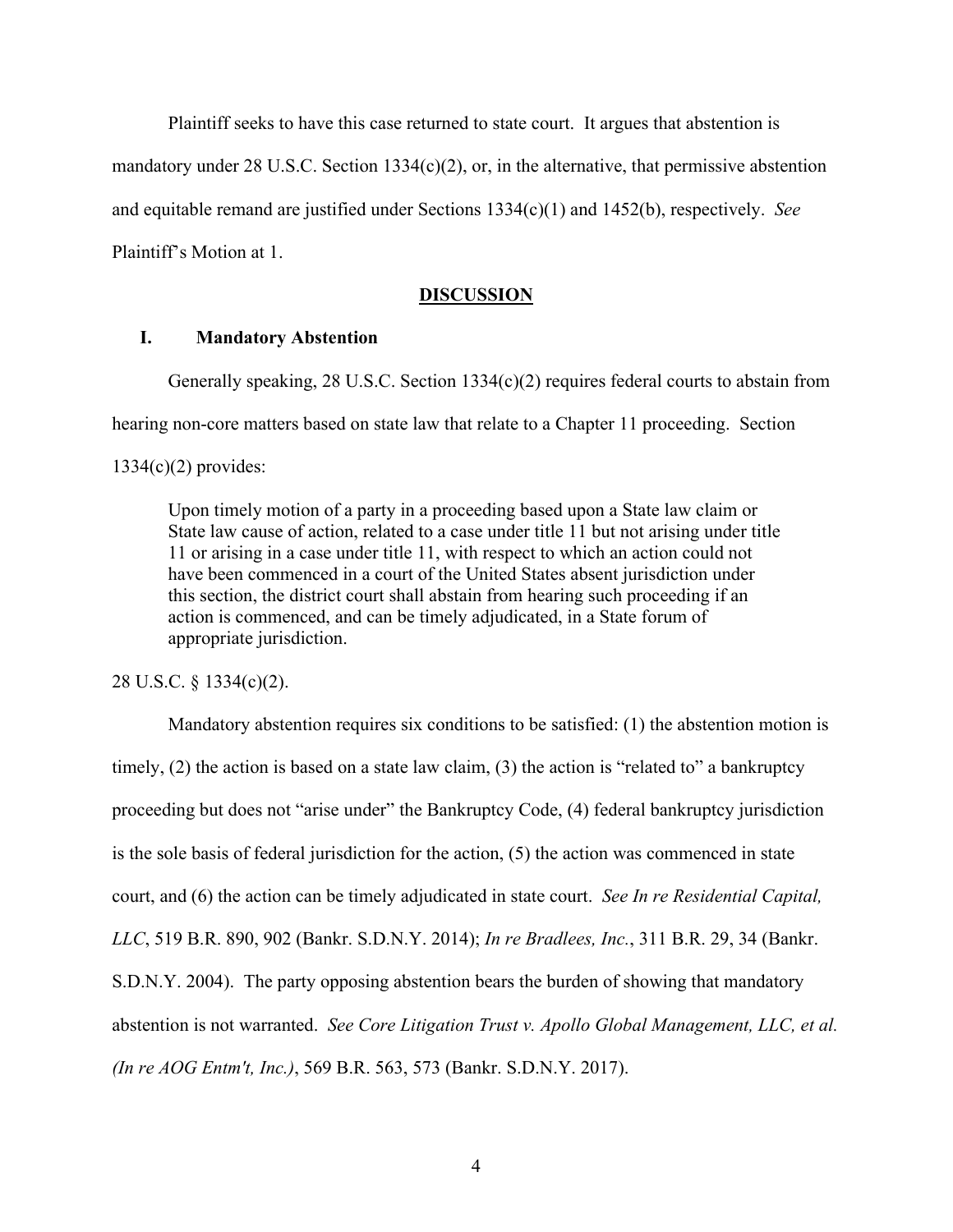The parties here only dispute the third and the sixth conditions required for mandatory abstention. As to those conditions, the Debtor argues that this action will affect its reorganization and thus is a core proceeding. The Debtor also contends that the matter cannot be timely adjudicated in state court. *See* Debtor's Memorandum of Law in Opposition to Plaintiff's Motion for Abstention or Remand at 8–14 [ECF No. 7] ("Debtor's Opposition").

## A. Core vs. Non-Core

"[W]here a matter constitutes a core proceeding, the mandatory abstention provisions of section 1334(c)(2) are inapplicable." *In re Petrie Retail, Inc.*, 304 F.3d 223, 232 (2d Cir. 2002). To determine whether claims arising under a contract are core, courts consider "'whether the contract is antecedent to the reorganization petition' and 'the degree to which the proceeding is independent of the reorganization.'" *In re Relativity Fashion, LLC*, 696 F. App'x 26, 28 (2d Cir. 2017) (quoting *In re U.S. Lines, Inc.*, 197 F.3d 631, 637 (2d Cir. 1999)). "The latter inquiry turns on whether the proceeding is 'unique to or uniquely affected by the bankruptcy proceedings,' or 'affect[s] a core bankruptcy function.'" *Id.* at 28–29. The Second Circuit has opined that a dispute over a prepetition contract is core when it is bound to have a significant impact on the administration of the estate. *Id.* at 29 (quoting *In re U.S. Lines*, 197 F.3d at 638). The Second Circuit has ruled that "core proceedings should be given a broad interpretation that is close to or congruent with constitutional limits." *Id.* at 28 (quoting *In re U.S. Lines*, 197 F.3d at 637).

Plaintiff relies on *In re Orion Pictures Corp.*, 4 F.3d 1095, 1102 (2d Cir. 1993) for the proposition that a breach of contract action is a non-core proceeding when it is based on a prepetition contract that is not the subject of a claim filed against the debtor's estate. *See* Plaintiff's Motion at 8. But this broad conclusion is at odds with two Second Circuit cases after *Orion*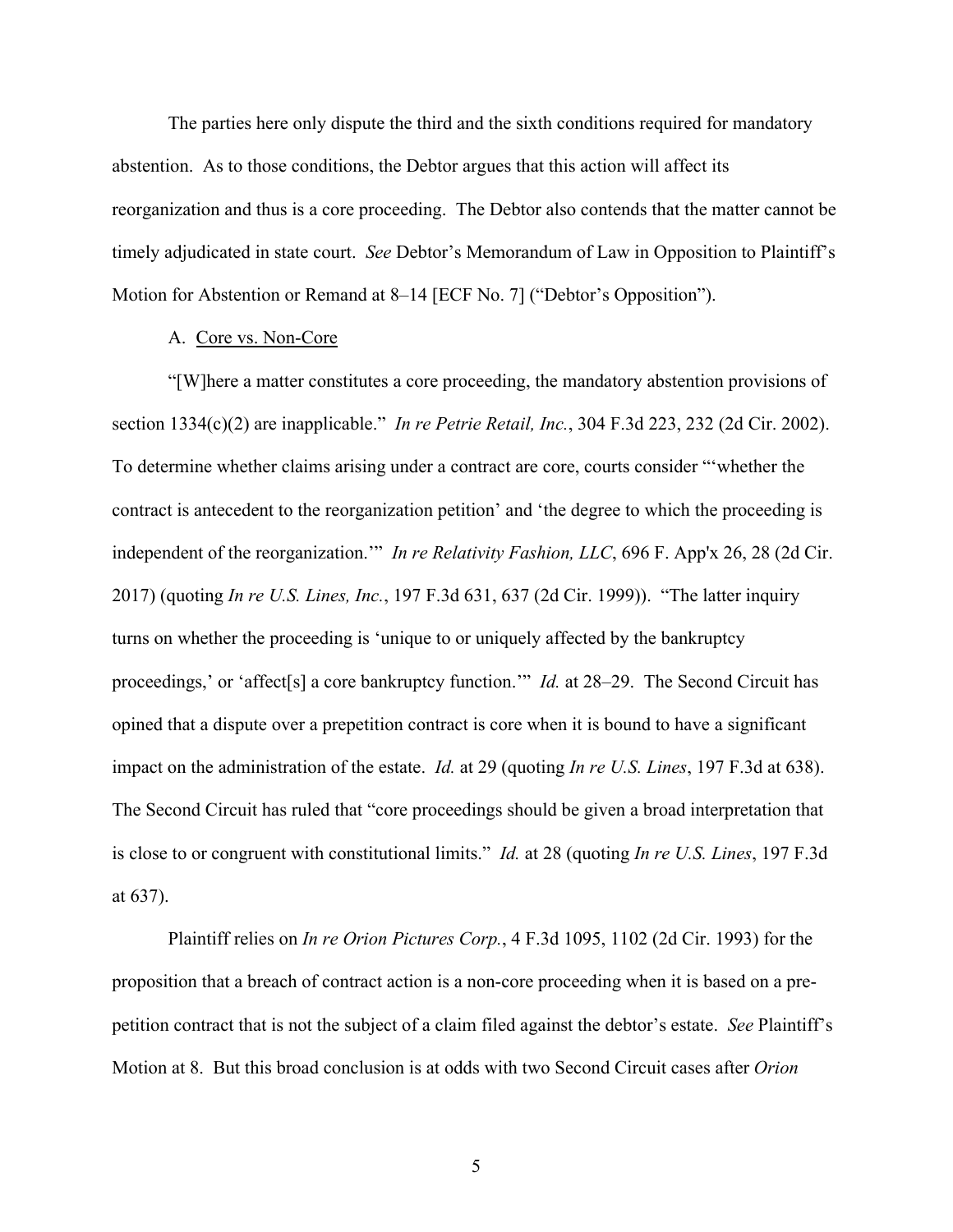*Pictures*: *In re U.S. Lines* and *In re Petrie Retail*. In both cases, the Second Circuit determined that actions arising from pre-petition contracts can be deemed core if the parties' dispute impacts core bankruptcy functions such as the debtor's reorganization. S*ee In re U.S. Lines, Inc.*, 197 F.3d at 638 (finding that pre-petition insurance contracts "may well be . . . 'the most important asset of [i.e., the debtor's] estate,'" and, therefore, "[n]otwithstanding that the Trust's claims are upon pre-petition contracts, we conclude that the impact these contracts have on other core bankruptcy functions nevertheless render the proceedings core"); *In re Petrie Retail*, 304 F.3d at 231. [3](#page-5-0) *See also In re Relativity Fashion*, 696 F. App'x at 29.

Applying these principles, the Court concludes that resolution of the dispute here would impact this reorganization and, therefore, that this proceeding is core. Plaintiff argues that the state court action is independent of the bankruptcy because it only seeks a declaratory judgment that the SRA is binding on the Debtor and because any profits that Debtor would be required to pay Plaintiff under the SRA would not be realized until well after Debtor comes out of bankruptcy. *See* Plaintiff's Motion at 9. Plaintiff also insists that this case would have no impact on the Debtor because single asset companies like the Debtor are simply looking for investors, make no real management decisions, and a change in management would not impede Debtor's ability to pay its creditors. But that is a simplistic and incomplete understanding of this case. This action involves not only the issue of future profits but also a dispute over the management of the Debtor. *See* Compl. ¶¶ 125, 134, 173 (Plaintiff sent written notice to Defendant Prieto and

<span id="page-5-0"></span><sup>3</sup> Plaintiff also argues that a rule based on the impact on a reorganization "would create an exception to *Marathon* that would swallow the rule." Plaintiff's Motion at 9 (citing *In re Residential Capital, LLC*, 2015 WL 739829, at \*6 (S.D.N.Y. Feb. 20, 2015)). However, the court in *In re U.S. Lines* addressed this very distinction. It noted that in *Orion Pictures*, 4 F.3d at 1102*—*the case upon which the holding in *Residential Capital* was based— "we concluded that where the insurance proceeds would only augment the assets of the estate for general distribution, the effect on the administration of the estate was insufficient to render the proceedings core," but "[r]esolving the disputes over the . . . policies here has a much more direct impact on the core administrative functions of the bankruptcy court." *In re U.S. Lines*, 197 F.3d at 638.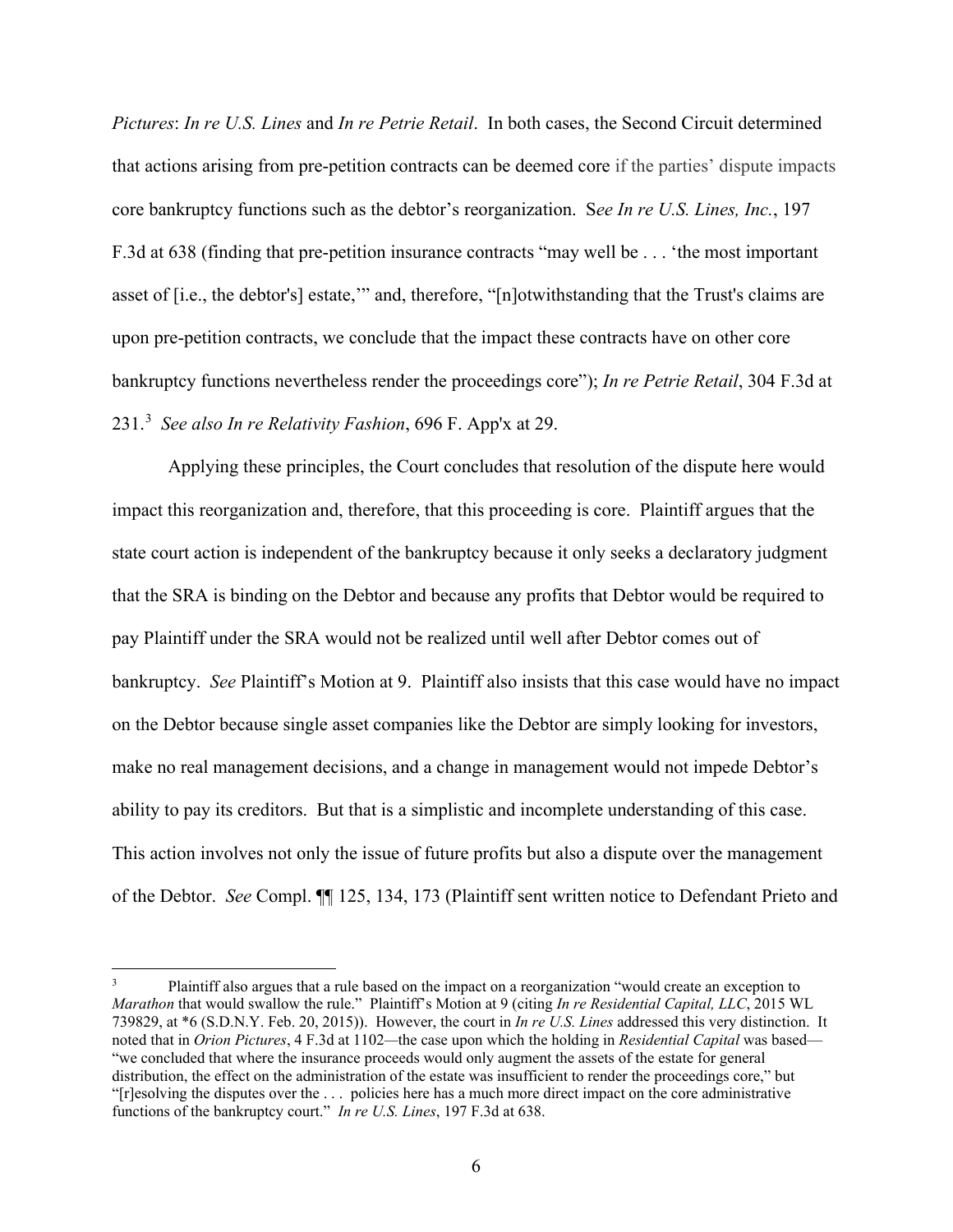the Debtor that it was replacing Defendant Prieto as manager of the Debtor with itself—and requested injunctive and declaratory relief to that effect—under the terms of the SRA.); Debtor's Opposition at 10–11. As Debtor asserts, this case affects "management rights and control over decisions of the Debtor relating to the Project, including the purported right of the Plaintiff to replace the manager of the Debtor, annul the Debtor's amended operating agreement, and transfer membership interests, all sought by Plaintiff." Debtor's Opposition at 10–11. At the hearing on this motion, Plaintiff conceded that it would make decisions for the Debtor were Plaintiff to prevail in this adversary proceeding.

At oral argument, Debtor made an evidentiary proffer of facts that demonstrate the point. Debtor clarified that in recent weeks its current management was in the advanced stages of forming a deal with the Hard Rock Hotel, in which Hard Rock would partner with Debtor in a hotel development on the Cedar Street property. Debtor explained that the development of this deal was spearheaded by the current management and based on their experience and the relationships they had developed with Hard Rock. Debtor added that to change management now could endanger financing as lenders could lose confidence in the Debtor and refuse to finance the deal. The Plaintiff did not challenge any of the facts in Debtor's proffer.

The conclusion that this adversary proceeding is core is supported by two cases cited by the Debtor: *In re Johns-Mansville Corp.*, 801 F.2d 60 (2d Cir. 1986) and *Bank of Am., NT&SA v. Nickele*, 1998 WL 181827 (E.D. Pa. Apr. 16, 1998). In both cases, the courts determined that the effects of the state court actions on the management of the respective debtors were core to the bankruptcies as they affected the administration of the debtors' estates. The state action in *In re Johns-Mansville* stemmed from a dispute between shareholders of the debtor as to how to compensate asbestos victims; after a plan was reached, a competing group of shareholders sought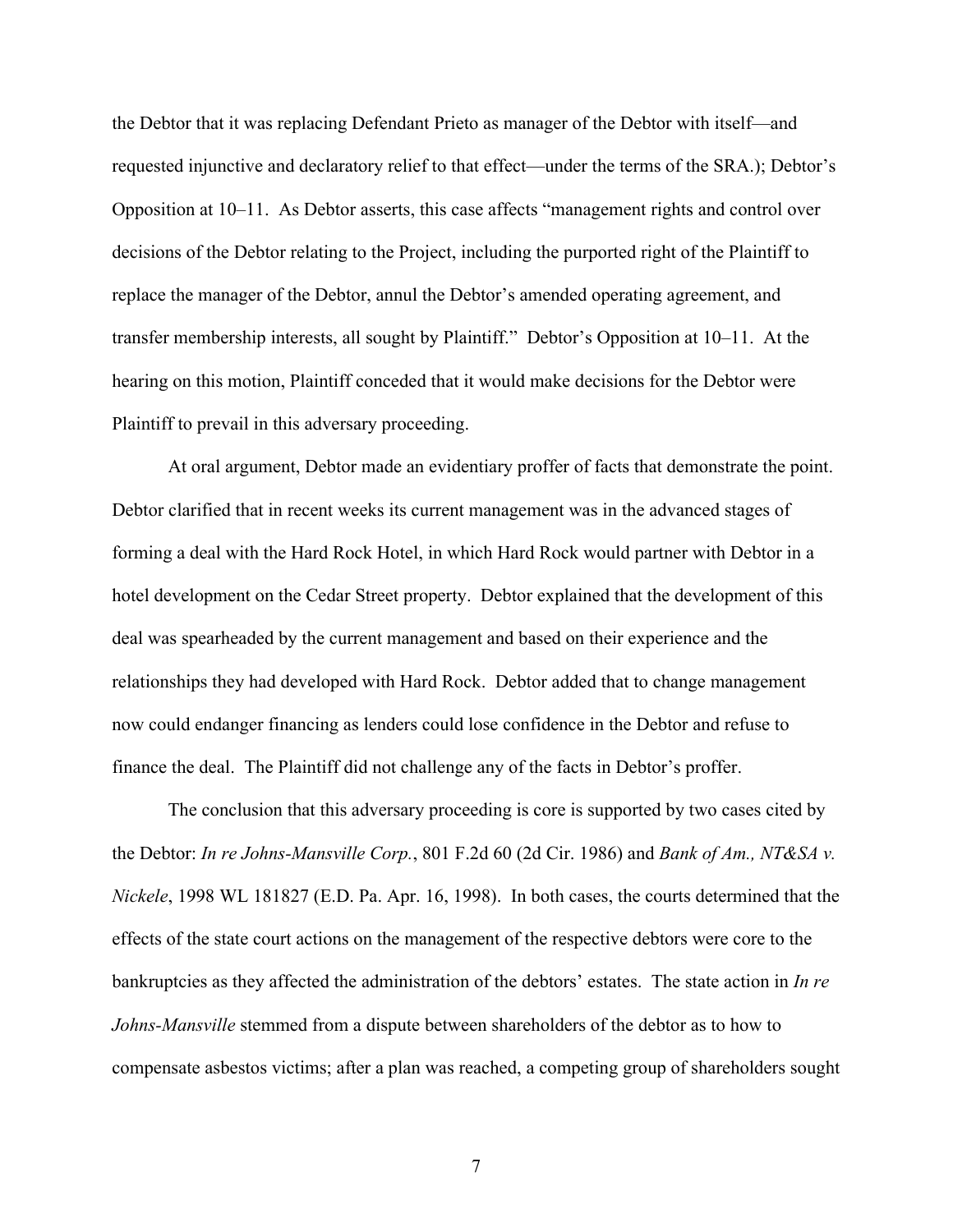to compel a shareholders meeting so that new directors could reconsider the proposed plan. 801 F.2d at 62–63. The bankruptcy court determined that holding the shareholders meeting would obstruct the debtor's reorganization and, therefore, enjoined the state action. *Id.* at 63. In determining whether the bankruptcy court had jurisdiction to enjoin this state court action seeking to compel the debtor to hold a shareholders meeting, the Second Circuit concluded that the motion to enjoin was a core proceeding as it "concern[d] the administration of the estate" and because "there [was] a basis for concluding that rehabilitation, the very purpose for the bankruptcy proceedings, might be undone by the other action." *Id.* at 64.

*Nickele* involved a representative of the debtor's lenders, Bank of America, seeking an injunction in state court preventing the defendants from taking any action on behalf of the debtor. The court held that "actions to obtain control of a debtor-in-possession '[go] to the very heart of the administration of the debtor's estate . . .' and, therefore, are core proceedings." *Nickele*, 1998 WL 181827, at \*4 (quoting *In re SCK Corp.*, 54 B.R. 165, 169 (Bankr. D. N.J. 1984)). Indeed, the court also found that the case "f[ell] even further within the core of federal bankruptcy power because Bank of America and the lenders it represents are creditors of . . . the debtor it seeks to control, " and the case "affect[ed] the debtor-creditor relationship because the agent of the creditors seeks to position itself as the sole director of the debtor, doubtlessly altering the nature of the debtor-creditor association." *Id.* The same is true here.

The facts here, particularly as fleshed out by the Debtor at oral argument, fall squarely in line with those of both *Johns-Mansville* and *Nickele*. Even in single asset real estate cases such as this one, control of the debtor can be key to the vision for and use of the property, which is how value is created. Accordingly, as changes in control of the Debtor would have a direct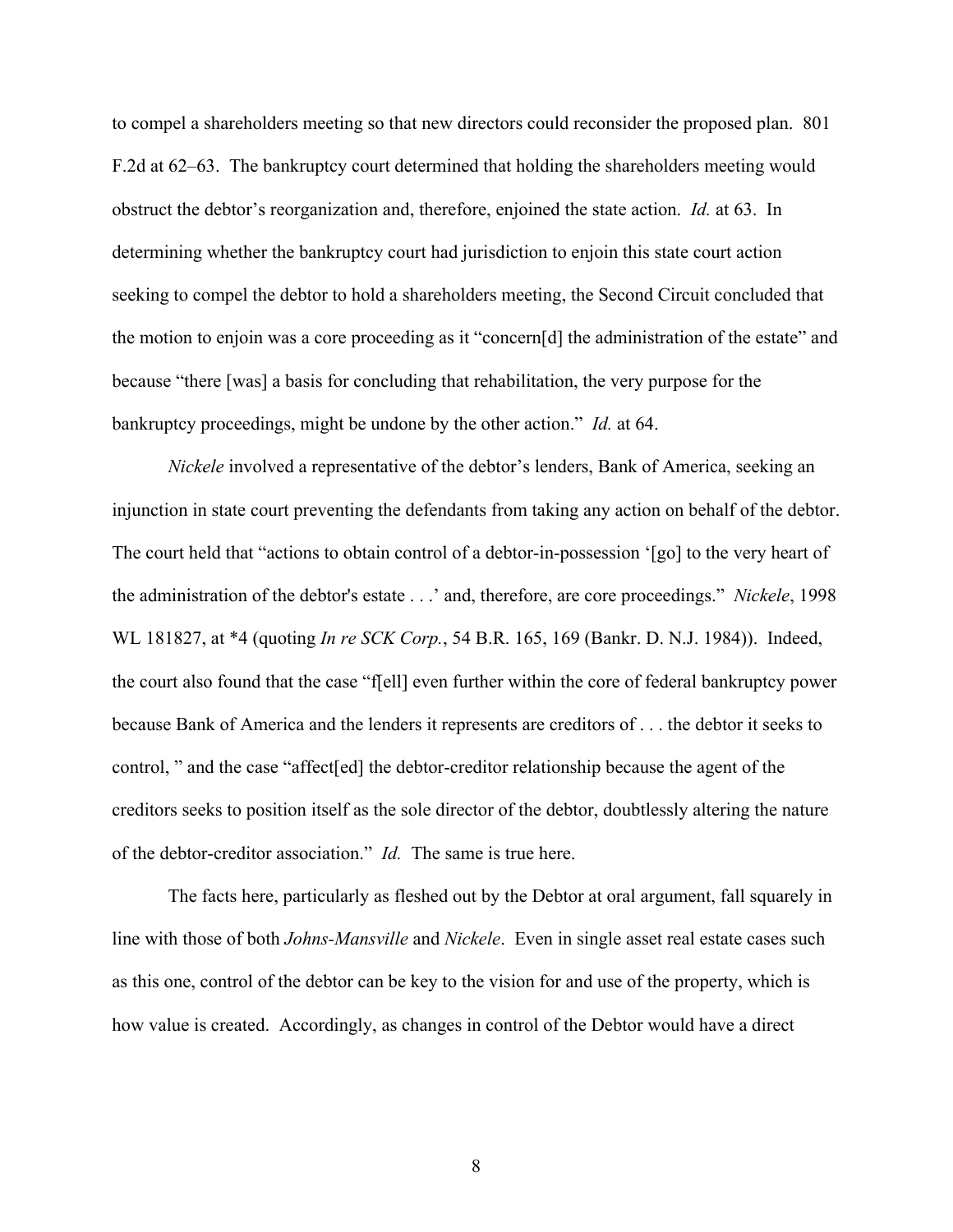impact on the bankruptcy case here, the Court finds that this action is a core proceeding and that abstention is not mandatory.

#### B. Timely Adjudication

The parties also dispute whether this action can be timely adjudicated in state court. As the Court finds that mandatory abstention is not warranted because this adversary proceeding is a core proceeding, the Court will only briefly address the parties' timeliness arguments.

The Second Circuit evaluates four factors when considering timeliness:

(1) the backlog of the state court's calendar relative to the federal court's calendar; (2) the complexity of the issues presented and the respective expertise of each forum; (3) the status of the title 11 bankruptcy proceeding to which the state law claims are related; and (4) whether the state court proceeding would prolong the administration or liquidation of the estate.

### *Parmalat Capital Finance Ltd. v. Bank of America Corp.*, 639 F.3d 572, 580 (2d Cir. 2011).

As to the first two factors, the parties primarily dispute how far along the state court action is in the pleading and discovery process and raise unsubstantiated assertions as to the time it will take each respective court to resolve the matter. In any event, when analyzing timely adjudication, "courts [generally] focus on the status and needs of the bankruptcy case rather than any particular time guideline." *In re New 118th LLC*, 396 B.R. 885, 894 (Bankr. S.D.N.Y. 2008) (citing *In re Bradlees, Inc.*, 2005 WL 106794, at \*7 (S.D.N.Y. Jan.19, 2005)). Where—as here—a Chapter 11 reorganization is pending and there is "administrative urgency or [a] plan of reorganization to facilitate," "the court must be sensitive to the needs of the debtor attempting to reorganize." *Id.* (quoting *World Solar Corp. v. Steinbaum (In re World Solar Corp.*), 81 B.R. 603, 612 (Bankr. S.D.Cal. 1988)).

Applying these principles here, the Court finds that the timeliness factors do not support mandatory abstention because the state law claims directly impact the bankruptcy estate, these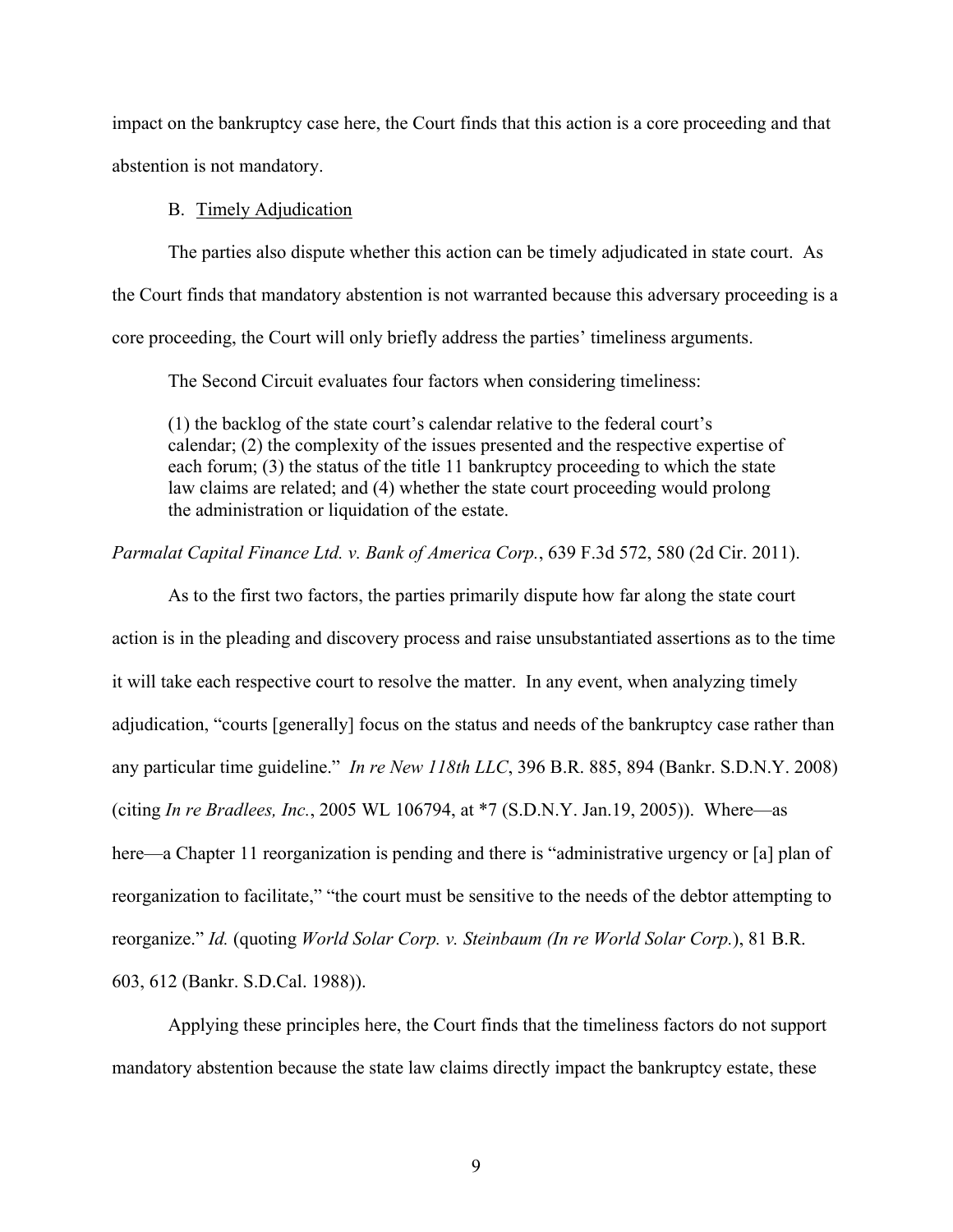claims may need to be resolved quickly because of the ongoing bankruptcy proceeding, and resolution of these claims could potentially prolong the administration of the bankruptcy case. *See Parmalat*, 639 F.3d at 581.

#### **II. Permissive Abstention and Equitable Remand**

The Court turns now to the movant's two alternative theories for relief. The first is permissive abstention based on Section 1334 $(c)(1)$ . That section provides that "nothing in this section prevents a district court in the interest of justice, or in the interest of comity with State courts or respect for State law, from abstaining from hearing a particular proceeding arising under title 11 or arising in or related to a case under title 11." 28 U.S.C. § 1334(c)(1). Courts in this district typically consider one or more of twelve factors in determining whether to abstain from hearing a state court proceeding under Section  $1334(c)(1)$ :

(1) the effect or lack thereof on the efficient administration of the estate if a Court recommends abstention, (2) the extent to which state law issues predominate over bankruptcy issues, (3) the difficulty or unsettled nature of the applicable state law, (4) the presence of a related proceeding commenced in state court or other nonbankruptcy court, (5) the jurisdictional basis, if any, other than 28 U.S.C. § 1334, (6) the degree of relatedness or remoteness of the proceeding to the main bankruptcy case, (7) the substance rather than form of an asserted "core" proceeding, (8) the feasibility of severing state law claims from core bankruptcy matters to allow judgments to be entered in state court with enforcement left to the bankruptcy court, (9) the burden [on] the court's docket, (10) the likelihood that the commencement of the proceeding in a bankruptcy court involves forum shopping by one of the parties, (11) the existence of a right to a jury trial, and (12) the presence in the proceeding of nondebtor parties."

*In re WorldCom, Inc. Sec. Litig.*, 293 B.R. 308, 332 (S.D.N.Y. 2003).

Because federal courts have an obligation to exercise the jurisdiction properly given to them, "there is a presumption in favor of the exercise of federal jurisdiction and against abstention." *Rahl v. Bande*, 316 B.R. 127, 135 (S.D.N.Y. 2004). Thus, "[t]he movant bears the burden of establishing that permissive abstention is warranted." *In re Residential Capital, LLC*, 515 B.R. 52, 67 (Bankr. S.D.N.Y. 2014).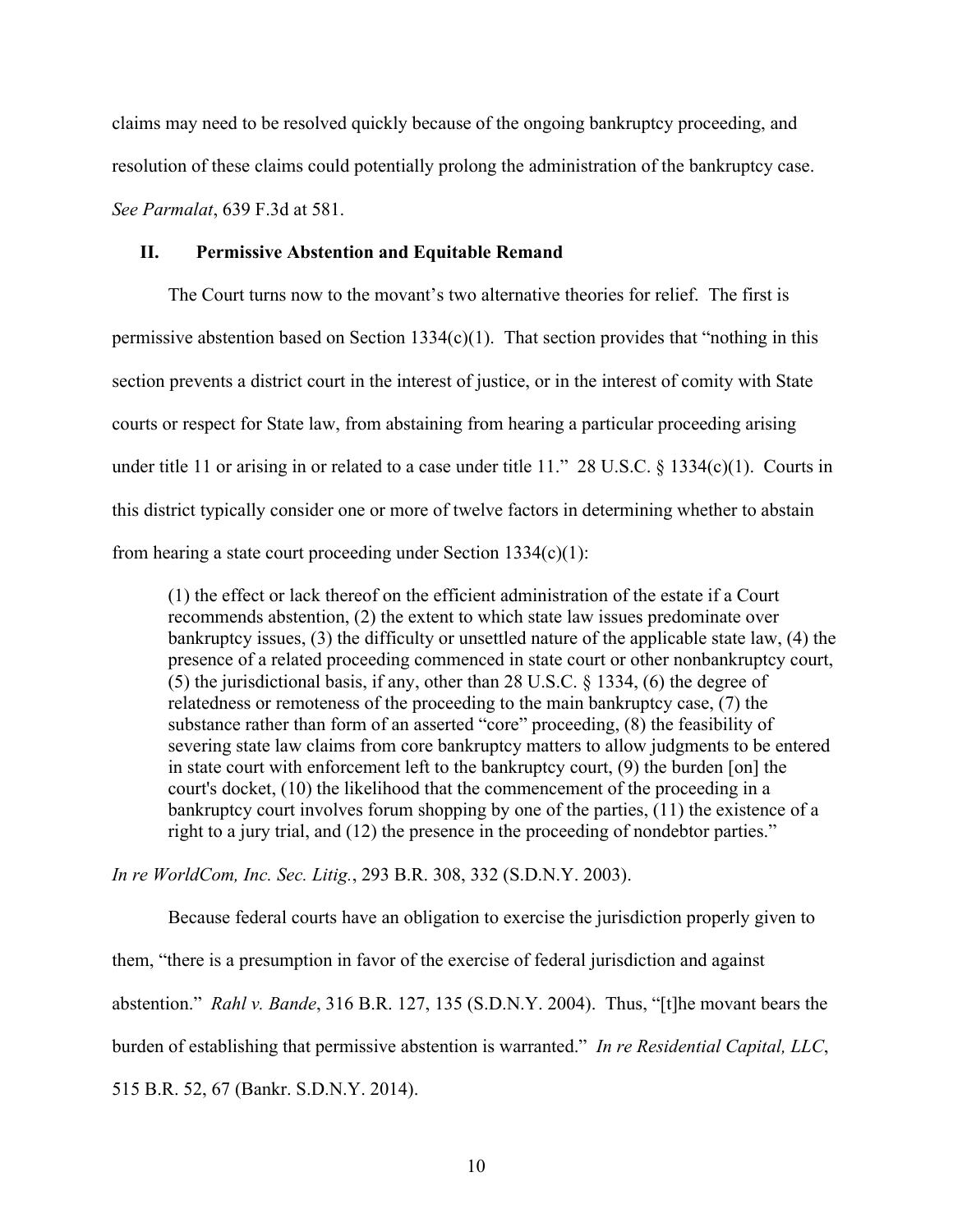The second theory is equitable remand under 28 U.S.C. Section 1452(b). That section provides that any court to which a claim is removed under Section 1334 may remand that claim on any equitable ground. 28 U.S.C. § 1452(b). The factors considered in deciding whether to equitably remand under Section 1452(b) are substantially similar to those considered when deciding whether to permissively abstain under Section 1334(c)(1). *Rahl*, 316 B.R. at 135. Additional factors often considered in the context of equitable remand include comity with state courts, prejudice to the involuntarily removed parties, and the potential for duplicative use of judicial resources. *See, e.g.*, *Kerusa Co. LLC v. W10Z/515 Real Estate Ltd. P'ship*, 2004 WL 1048239, at \*3 (S.D.N.Y. May 7, 2004); *CAMOFI Master LDC v. U.S. Coal Corp.*, 527 B.R. 138, 143 (Bankr. S.D.N.Y. 2015); *In re River Ctr. Holdings, LLC*, 288 B.R. 59, 68 (Bankr. S.D.N.Y. 2003).

Plaintiff primarily argues that Debtor removed this proceeding "for the sole purpose of forum shopping, the action can be promptly resolved in state court without delaying the bankruptcy proceeding, only state law issues are involved, and there is no reason to burden the Court with this action with which the state court is already familiar." Plaintiff's Motion at 13. Plaintiff further contends that because the case involves non-debtor defendants, whose consent the Court will need in order to enter final judgment, the Court's ability to render full and complete relief on all causes of action with be hindered. *Id.* at 14, 15. Additionally, Plaintiff contends that its right to a jury trial and the fact that it would be prejudiced were it to have to relitigate ongoing discovery issues in this Court are further reasons for this Court to abstain. *Id.* at 13, 16.

Plaintiff relies on *In re Laurel Highlands Foundation, Inc.*, 473 B.R. 641 (Bankr. W.D. Pa. 2012). Plaintiff contends that *Laurel Highlands* supports its assertion that ownership issues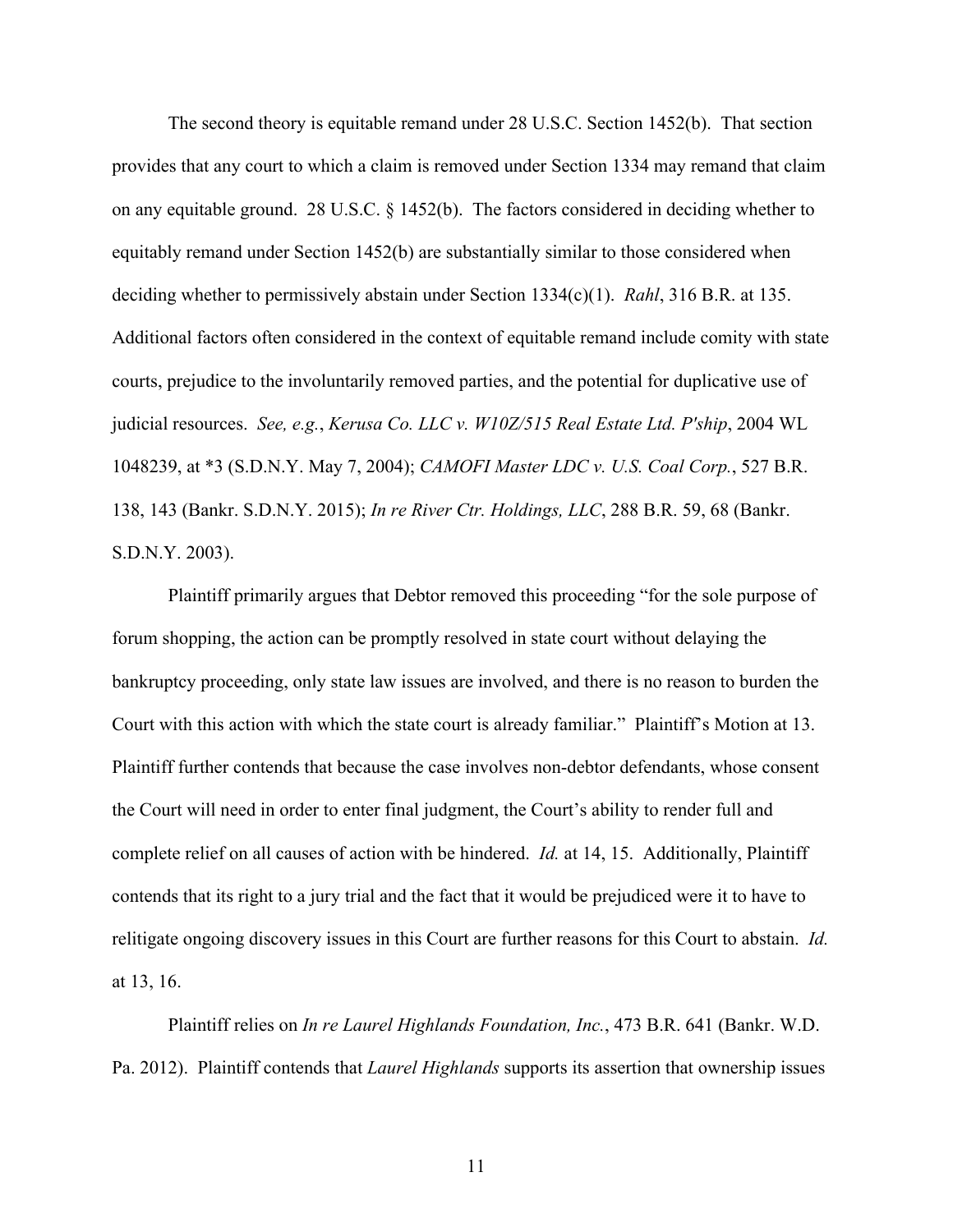have a nominal effect on the bankruptcy, particularly when the case involves private parties fighting over ownership of the debtor. Similar to its arguments discussed above, Plaintiff argues that the instant case involves a single asset company with no payroll and no real management decisions to carry out—rather, it is just a piece of property looking for an investor and, thus, seems to aver that the same decisions would be made regardless of who is managing the Debtor. Additionally, Plaintiff contends that Debtor is fully solvent, that nearly all of the creditors listed in the bankruptcy filings do not have legitimate claims, and that the sole purpose behind the bankruptcy is to obtain leverage in the state court action to protect the controlling members' personal interests. *See* Plaintiff's Reply Memorandum of Law in Further Support of Motion to Abstain and Remand at 7 [ECF No. 9] (discussing *In re Laurel Highlands*, 473 B.R. at 647).

But the Court disagrees. The court in *Laurel Highlands* addressed two broad issues relevant here: (1) whether to dismiss the bankruptcy case and, alternatively, (2) whether mandatory or permissive abstention and remand were warranted. 473 B.R at 653–62. The debtor there was a nonprofit offering services to individuals with intellectual disabilities and other mental health needs. *Id.* at 646. Members of the debtor, along with another nonprofit that offered similar services, were competing with the debtor's board of directors for control of the organization. *Id.* at 646-47. After the two sides could not reach an agreement, both essentially assumed control and began taking inconsistent actions on behalf of the debtor. *Id.* at 647. The debtor, through its board of directors, then sued in state court for declaratory relief as to control of the debtor arguing, *inter alia*, that a change in control would "ultimately threaten[ ] the level of care provided by [the debtor]." *Id.* at 647–48. On the very day that the state court judge was set to issue his decision on a renewed motion for a preliminary injunction filed by the competing members of the debtor, the debtor filed for bankruptcy and sought removal. *Id.* at 648.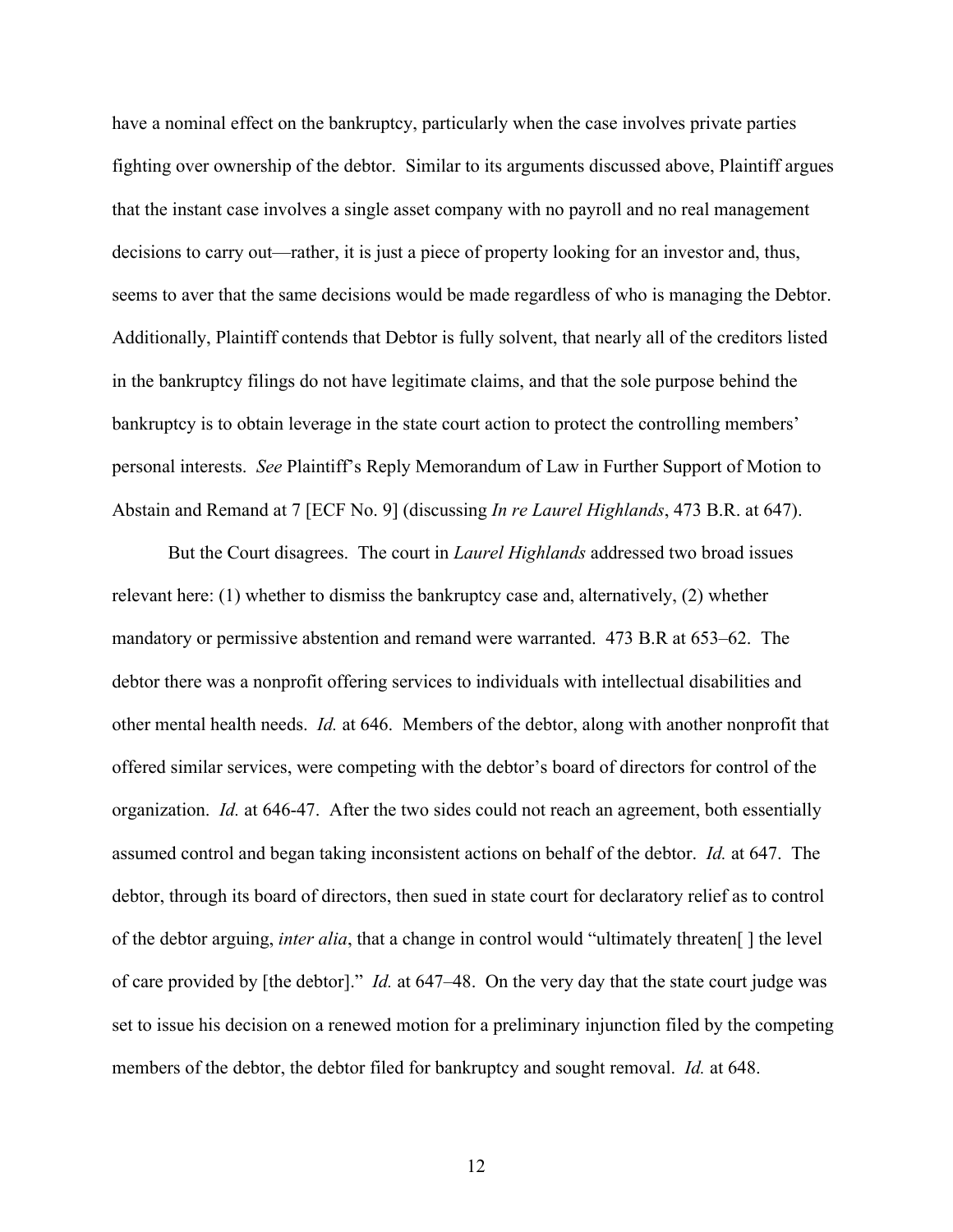As to dismissal, the bankruptcy court found that the debtor initiated the bankruptcy in bad faith as a litigation tactic to avoid an imminent and potentially negative outcome in state court. *Id.* at 655, 658. Through fact and expert testimony, the court determined that the debtor was financially healthy and solvent. *Id.* at 656–57. As the state court litigation "did not impose the threat of a massive judgment," but rather would decide which party had authority to act on behalf of the debtor, the court ruled that there was no valid bankruptcy purpose. *Id.* The court reasoned that the potential acquisition of the debtor by the competing nonprofit was a business decision and not a financial threat to the debtor's survival. *Id.* at 657. The court ultimately held that these "extraordinary circumstances" warranted dismissal. *Id.* at 658. Although moot, the court went on to discuss mandatory and permissive abstention in light of the findings above.

In its discussion of mandatory abstention, and relevant to its permissive abstention analysis, the court found that the state court action was non-core as it "involve[d] purely issues of [state] law[,] . . . proceeded in state court for over nine months prior to the bankruptcy case," and "neither invoke<sup>[d]</sup> a substantive right provided by the Bankruptcy Code nor aralose] solely in the context of a bankruptcy case." *Id.* at 660. In addition to its findings above, the court held that permissive abstention was warranted based also on the facts that the state action involved unique questions of state law, the non-debtor asserted its right to a jury trial, the defendants were both non-debtors, and the debtor chose the state forum only to later remove the action just prior to an imminent decision in state court, indicative of forum shopping. *Id.* at 661.

As this recitation makes clear, *Laurel Highlands* is distinguishable from the instant case on several key points. First, this case involves a single asset realty company for which control of the company can uniquely affect the creation of value in the debtor's estate. This is amply demonstrated by the factual proffer provided by the Debtor. In that proffer, the Debtor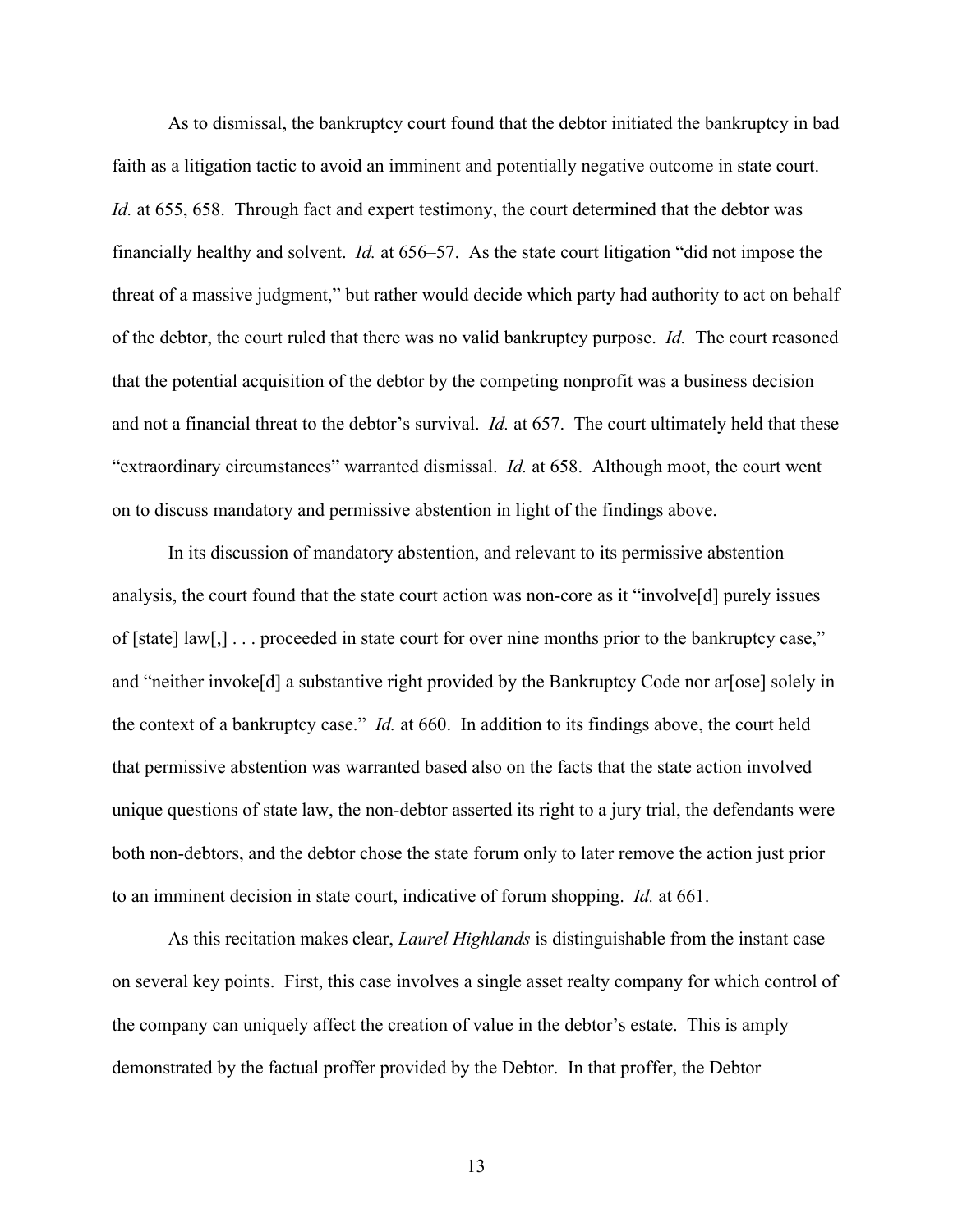represented that the deal being negotiated by Debtor's current management with the Hard Rock is at a vital stage, making the issue of control of the debtor of vital concern to the reorganization. Second, this Court has not been presented with any facts or testimony showing that Debtor filed this bankruptcy in bad faith to avoid an imminent and adverse state court decision. *See Laurel Highlands*, 473 B.R. at 651. The adversary proceeding here is at a relatively early stage, which stands in contrast to the fully matured state court record in *Laurel Highlands*. While Plaintiff conclusory alleges that Debtor removed this case in order to avoid being penalized by the discovery referee in state court, there have been insufficient facts presented here to support a conclusion of bad faith. *See* Castronovo Declaration ¶¶ 45–48. Third, in *Laurel Highlands*, the court found that it would be inefficient to retain the removed action because the state court had done extensive work on the case, including issuing a detailed decision and order and scheduling a trial set to begin in approximately two months' time. 473 B.R. at 654 & n.5, 660, 661. That is not true here as the adversary proceeding remains at the discovery stage. Indeed, it was only pending in state court for three months before removal. There was no decision of the state court on the horizon before removal and no trial date has been scheduled. Fourth, although state law issues predominate here, this is a "modest factor," as bankruptcy judges "address matters of state law on a regular basis." *In re Adelphia Commc'ns Corp.*, 285 B.R. 127, 145 (Bankr. S.D.N.Y. 2002). Indeed, in *Adelphia*, the court found no material difference in the ability of the state and federal courts to decide issues of contract law. *Id.* at 146. Neither party here contends that this case presents unique questions of state law, unlike the not-for-profit laws implicated in *Laurel Highlands*. Fifth, the Debtor here did not choose the state forum, but rather, as is often the case, sought to have the case removed and consolidated with its own pending bankruptcy.